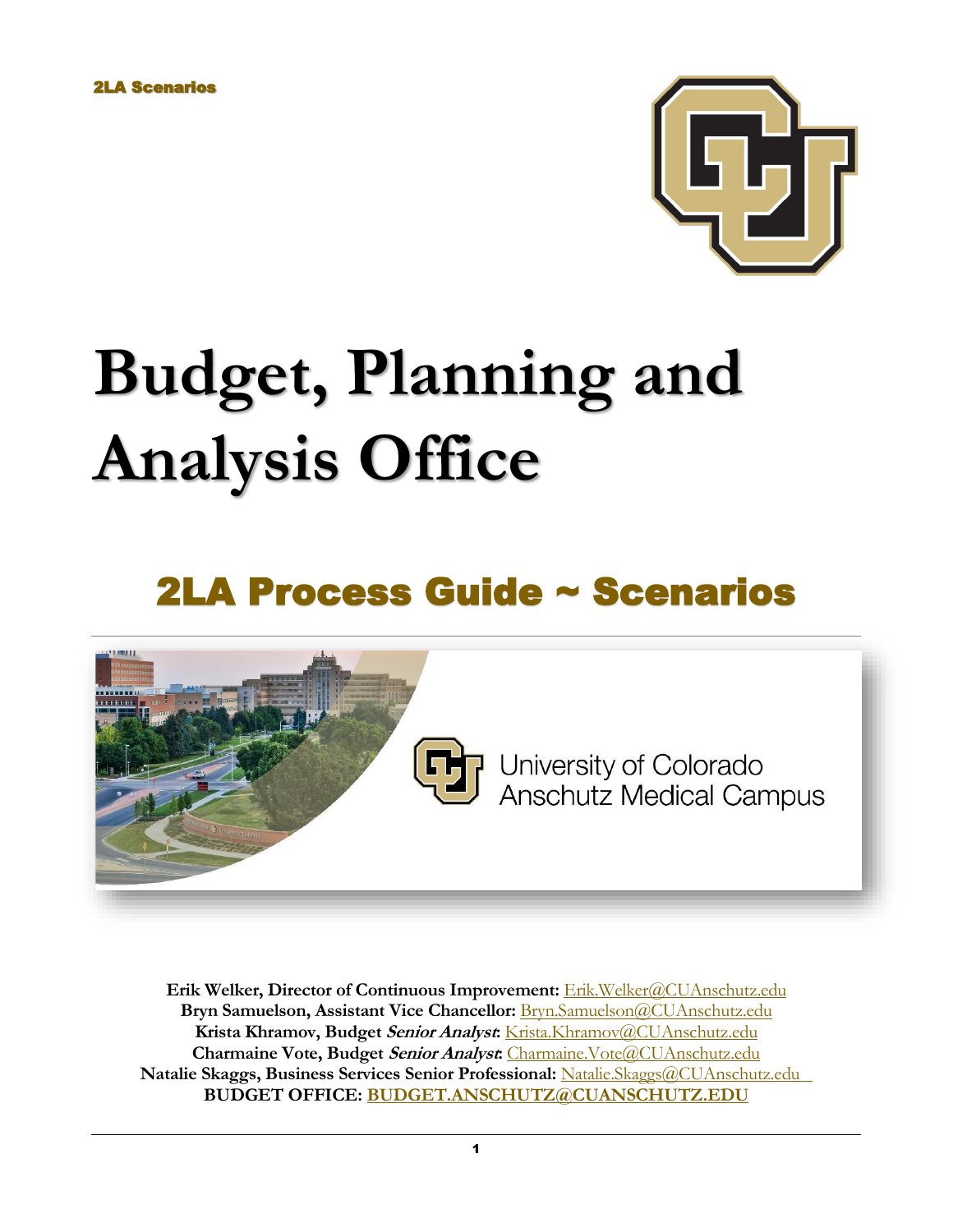### Introduction/Considerations



*This guide is intended to be used as a reference for the various scenarios encountered within the 2<sup>nd</sup> Level Approval (2LA) Process for CSA positions budgeted on the General Fund 10/11 and Office of Advancement Fund 36, as well as a guide for the future use of the new, 2LA Approval Request SmartSheet form. The next meeting is scheduled on December 9 th – please be prepared to complete the following scenarios during the meeting and come with questions, so we can test how the process will be working, as a group.* 

#### Things to consider within the new 2<sup>nd</sup> level (2LA) process:

- **Confirmation of funding prior to beginning the process/submitting to 2LA form**
	- o Any 2LA action requiring additional funding beyond what's currently shown in your budget to include new positions, increases/promotions, replacements, transfers and reclassifications should have budget confirmed before beginning the 2nd Level Approval process - *please ensure you're not creating new positions until you've confirmed funding for them.* As a reminder – the approved 2LA Approval Request must be attached to the NPP in HCM in the new process. Funding options include:
		- **Salary Savings** 
			- Sufficient balances
		- Vacant Positions
			- Consideration should be given to future plans to back-fill the position, e.g., staffing needs, proposed salaries respective of the job level (classification) of replacement (up or down)
			- Additional funding commitment from other sources

#### - **FORM ACCESS**

- o [2nd Level Approval Process \(smartsheet.com\)](https://app.smartsheet.com/b/form/8e053a7412d243e0b70854afd8e078a8)
- **Split Funding**
	- When positions require the budget to be split across more than one speedtype, please provide the applicable FTE percentage, along with the annual salary
- **Salary ranges on the new 2LA form**
	- While the minimum and maximum salary amounts are included on the form (refers to the established range from Central HR), the Budget, Planning and Analysis Office will be providing approval for the proposed salary amount entered.
- Use Types
- New
- Replacement
- Promotion or Pay Increase
- **Actions**
- Search
- Update with Increase
- Appointment Type
- Promotion
- **Resubmission**
- Other-Comment Required
- **All HR salary actions for Central Services Administration areas (EVCAF, Chancellor, Chief Academic Officer, VCR and VCHA), funded in part or in whole by fund groups 10, 11, 36 follow the new second level budget approval process in Smartsheet. Any requests that circumvent the process should be redirected to Smartsheet (either directly, or by including the Budget team: [Budget.Anschutz@cuanschutz.edu](mailto:Budget.Anschutz@cuanschutz.edu) in the communication.)**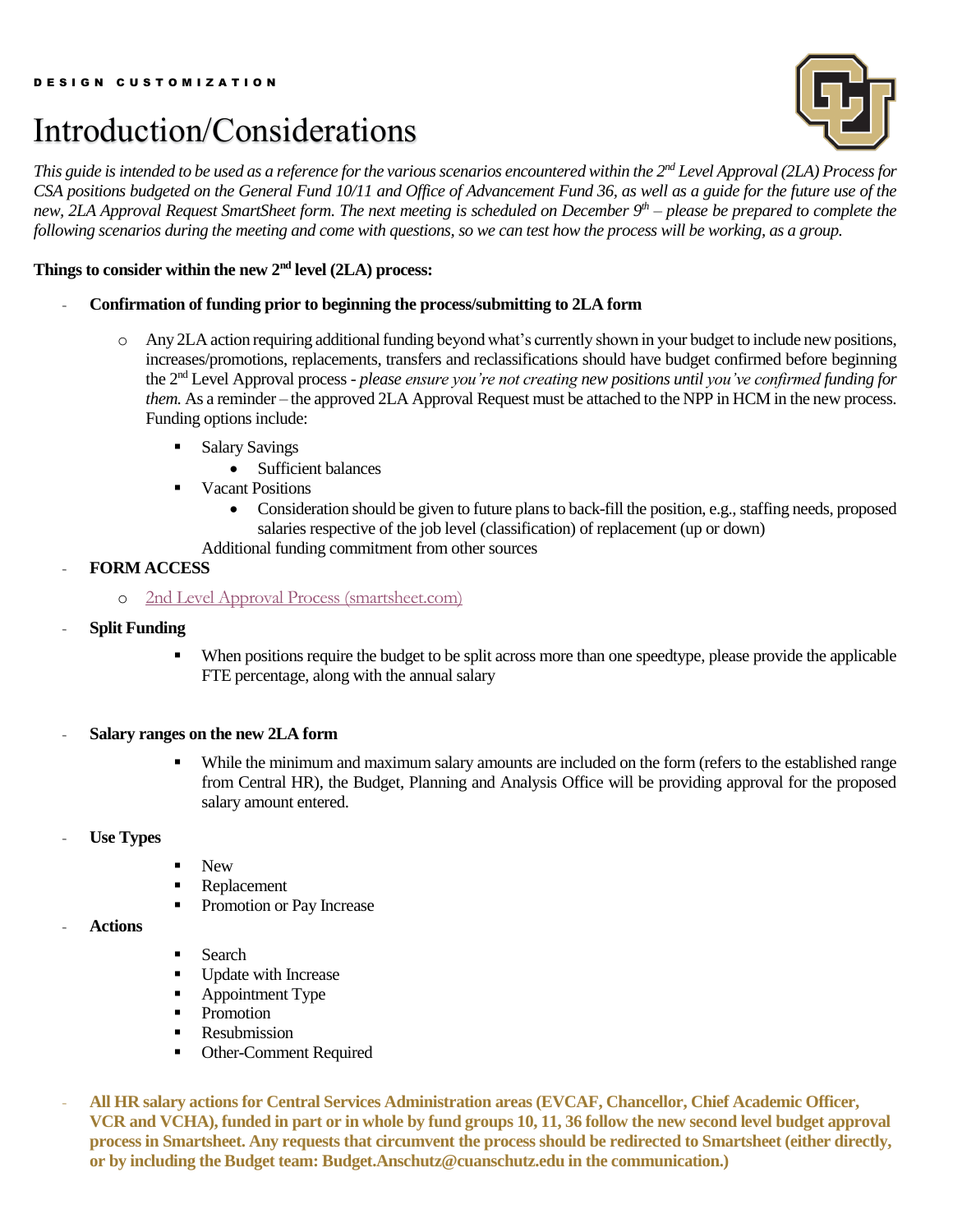#### 2LA Scenarios

**Special Note:** The use type refers to the action to be taken on the position for the applicable, active employee (not someone else's), e.g., an increase for John Doe on position 00123456, due to the resignation/retirement of Mary Jane on position 00789000 is a *promotion* for John, not a replacement of Mary. If/when someone is hired as a back-fill on Mary's vacant position 00789000, then that respective action will be a *replacement*.

Scenario Testing Instructions: *For each of the below Use Types, please initiate a new 2LA Approval Request for each of the below scenarios, ensuring you're making note to include the minimum and maximum salary amounts (established range), the proposed salary for which budget approval will be given, and providing applicable comments for the request and/or uploading attachments pertaining to funding distributions if there are changes or split funding will be needed going forward. If you need to submit an amendment to a previously-approved 2LA Approval Request, due to an increase to the position's budget respective to an offer for a new employee/replacement, please choose "Resubmission" and add the applicable comments/attachments.*

#### **New Hire ~ Search**

**Scenario:** Conducting a search for a newly created position.

| <b>SCENARIO</b>                                                                                                                      | USE TYPE            | <b>ACTIONS</b>                                              | <b>ILLUSTRATION (IF)</b>                                                                                                                                                         | <b>BUDGET IMPLICATIONS (THEN)</b>                                                                                                                                                                                                                |
|--------------------------------------------------------------------------------------------------------------------------------------|---------------------|-------------------------------------------------------------|----------------------------------------------------------------------------------------------------------------------------------------------------------------------------------|--------------------------------------------------------------------------------------------------------------------------------------------------------------------------------------------------------------------------------------------------|
| <b>SEARCH for NEW HIRE</b>                                                                                                           | <b>NEW</b>          | <b>EVCAF Carrothers</b><br><b>VC</b> for Research Dr. Flaig | <b>QUESTIONS</b>                                                                                                                                                                 | SURPLUS OR DEFICIT                                                                                                                                                                                                                               |
| Newly created position, added to the<br>budget on the General Fund 10/11 or<br>Office of Advancement, Fund 36 for a<br>new employee. | New Position Number | Search                                                      | Will the new position be replacing an existing position<br>and thereby utilizing that position's budget? If so, will<br>there be a surplus or deficit between the two positions? | If the position will not be replacing an exisitng<br>position, the new position must be funded with<br>new budget by utilizing Salary Savings or budget<br>from a vacant position on same speedtype /<br>other Speedtypes within the department. |

Additional "Action" options include: "Resubmission" and "Other-Comment Required," applicable to any of the above and below, Use Types/scenarios.

#### **Replacement ~ Search** *or* **Transfer**

**Scenario:** Conducting a search (internal or external) for a replacement on either a new or existing position number. If the position is currently occupied by the employee who is expected to resign at a future date and the termination record hasn't been entered in HCM as of the date the 2LA Approval Request is being submitted, please provide the expected resignation/retirement date for the employee being replaced. Includes lateral reclassifications of current employees into new or existing positions, due to a change in job level and subsequent change in job duties/increase in responsibilities, e.g., from Classified to University Staff, with no salary increase.

| <b>SCENARIO</b>                                                                                                                                                                                              | <b>USE TYPE</b>                                               | <b>ACTIONS</b>           | <b>ILLUSTRATION (IF)</b>                                                                                                                                                                                                                                                | <b>BUDGET IMPLICATIONS (THEN)</b>                                                                                                                                                                                                                                                                             |
|--------------------------------------------------------------------------------------------------------------------------------------------------------------------------------------------------------------|---------------------------------------------------------------|--------------------------|-------------------------------------------------------------------------------------------------------------------------------------------------------------------------------------------------------------------------------------------------------------------------|---------------------------------------------------------------------------------------------------------------------------------------------------------------------------------------------------------------------------------------------------------------------------------------------------------------|
| <b>SEARCH or TRANSFER</b>                                                                                                                                                                                    | <b>REPLACEMENT</b>                                            | <b>BPATeam</b>           | <b>QUESTIONS</b>                                                                                                                                                                                                                                                        | <b>SURPLUS OR DEFICIT</b>                                                                                                                                                                                                                                                                                     |
| Search for a replacement or transfer in<br>determined to be needed on a different<br>job code/level, necessitating a new<br>position number.                                                                 | New Position Number                                           | Search                   | Will the new position be replacing an existing, vacant<br>position for this replacement? If so, the previous<br>incumbent's position budget will be utilized for funding.                                                                                               | New position for the replacement may or may not<br>need additional budget, depending on<br>replacement's starting salary, utilizing Salary<br>Savings or budget on a vacant position.                                                                                                                         |
| Search for a replacement or transfer in on<br>the same position at the same or similar<br>job class as the previous incumbent. This<br>includes additional appointments for<br>current university employees. | <b>Existing Position Number</b>                               | Search, Appointment Type | Do you expect the replacement's starting salary to require<br>additional budget or be lower than the previous<br>incumbent?                                                                                                                                             | If higher, utilizing either Salary Savings or<br>existing budget from a vacant position is an<br>option; if lower, the surplus will be moved into<br>Salary Savings within the position's speedtype or<br>other Salary Savings line within the department<br>to be used for upcoming hire and backfill needs. |
| Current employee is transferring into an<br>existing, University Staff position from a<br>Classified position within the department<br>at the same salary (no salary increase).                              | Lateral Reclassification ~<br><b>Existing Position Number</b> | Search, Appointment Type | Do you expect the reclassification into the existing<br>position will require additional budget or be lower than<br>the previous incumbent? Additionally, will the previous,<br>Classified position have a potential back-fill at a higher<br>or lower pay rate/salary? | If higher, utilizing either Salary Savings or<br>existing budget from a vacant position is an<br>option; if lower, the surplus will be moved into<br>Salary Savings within the position's speedtype or<br>other Salary Savings line within the department<br>to be used for upcoming hire and backfill needs. |